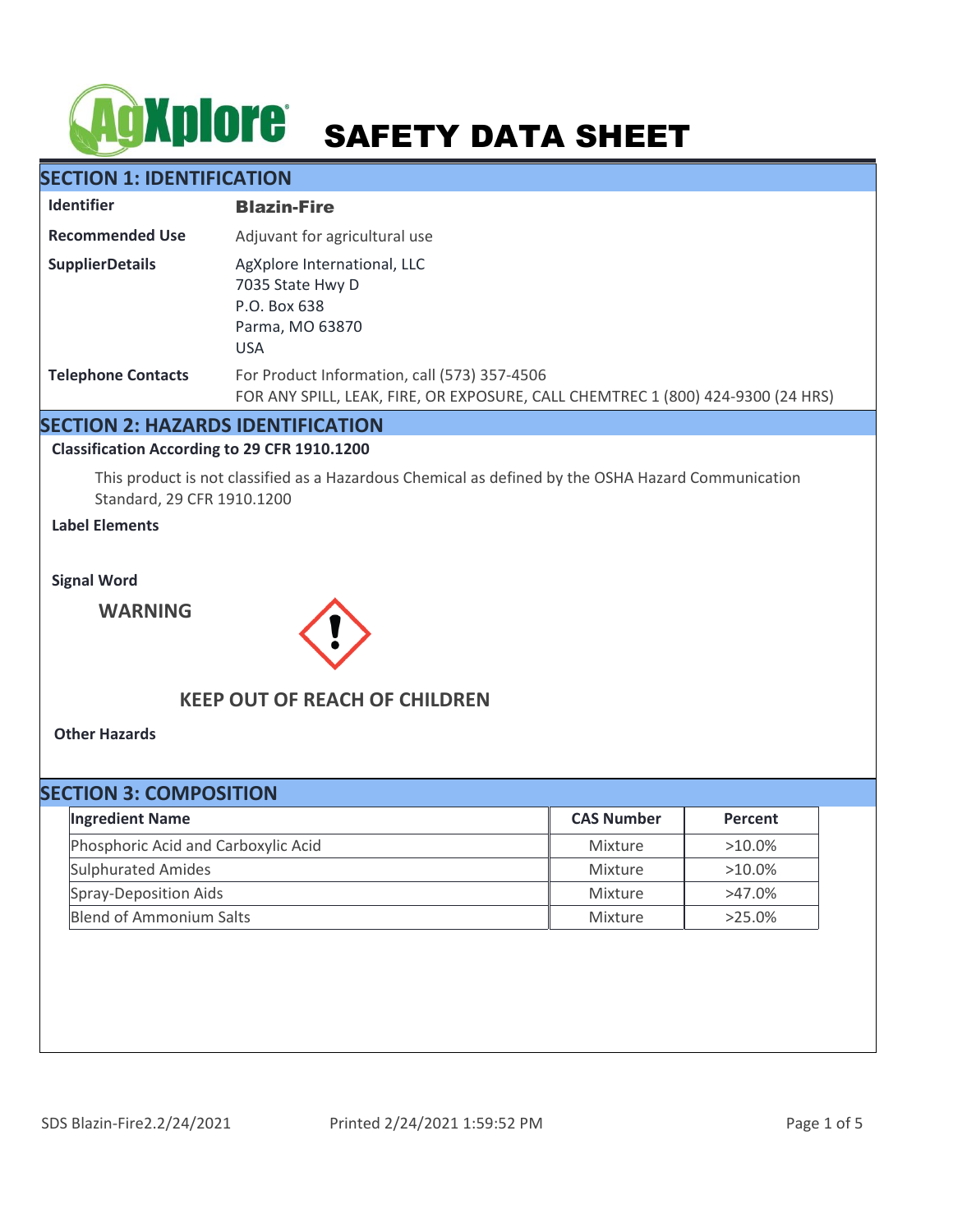## **SECTION 4: FIRST AID MEASURES**

#### **Description of First Aid Measures**

If symptoms occur, call a poison control center or doctor for treatment advice.

If in eyes: Hold eye open and rinse slowly and gently with water for 15-20 minutes. Remove contact lenses, if present, after the first 5 minutes, then continue rinsing eye.

If on skin: Take off contaminated clothing. Rinse skin immediately with plenty of water for 15-20 minutes. If swallowed: Call a poison control center or doctor immediately for advice. Have person sip a glass of water if able to swallow Do not induce vomiting unless told to do so by a poison control center or doctor. Do not give anything by mouth to an unconscious person.

If inhaled: Move person to fresh air. If person is not breathing, call 911 or an ambulance, then give artificial respiration, preferably by mouth-to-mouth, if possible.

#### **Most Important Symptoms and Effects Acute and Delayed**

#### **Immediate Medical Attention and Special Treatment**

Treat symptomatically. Have container with you when seeking medical advice.

Note to physician: No specific antidote. Treat symptomatically and according to the condition of the patient.

## **SECTION 5: FIRE-FIGHTING MEASURES**

#### **Extinguishing Media**

Use water fog or fine spray, dry chemical fire extinguishers, carbon dioxide fire extinguishers, or foam. Do not use direct water stream, as this may spread the fire.

#### **Special Hazards Arising from the Substance or Mixture**

Avoid inhaling the fumes.

#### **Special Protective Equipment and Precautions for Firefighters**

Wear positive-pressure self-contained breathing apparatus (SCBA) and protective fire-fighting gear. If protective equipment is not available or is not used, fight fire from a protected location or safe distance. Consider the use of unmanned hold holders or monitor nozzles. Keep people away. Isolate the fire and deny unnecessary entry. Move container from fire area if this is possible without hazard. Immediately withdraw all peronnel from the area in case of rising sound from venting safety devices or discoloration of the container. Use water spray to cool fire exposed containers and fire affected zone until fire is out and the danger of reignition has passed.

# **SECTION 6: ACCIDENTAL RELEASE MEASURES**

#### **Personal Precautions Protective Equipment and Emergency Procedures**

Avoid inhalation of vapors, dusts, and spray mist. Avoid contact with skin and eyes. Spilled material may cause a slipping hazard. Use appropiate personal protective equipment (see section 8).

#### **Environmental Precautions**

Prevent further spillage if safe to do so. Prevent from entering into soil, ditches, sewers, waterways, and/or groundwater.

## **Methods and Materials for Containment and Cleanup**

Contain spilled material if possible. Absorb with inert material and dispose of in accordance with applicable regulations. See additional information in Section 13 Disposal Considerations.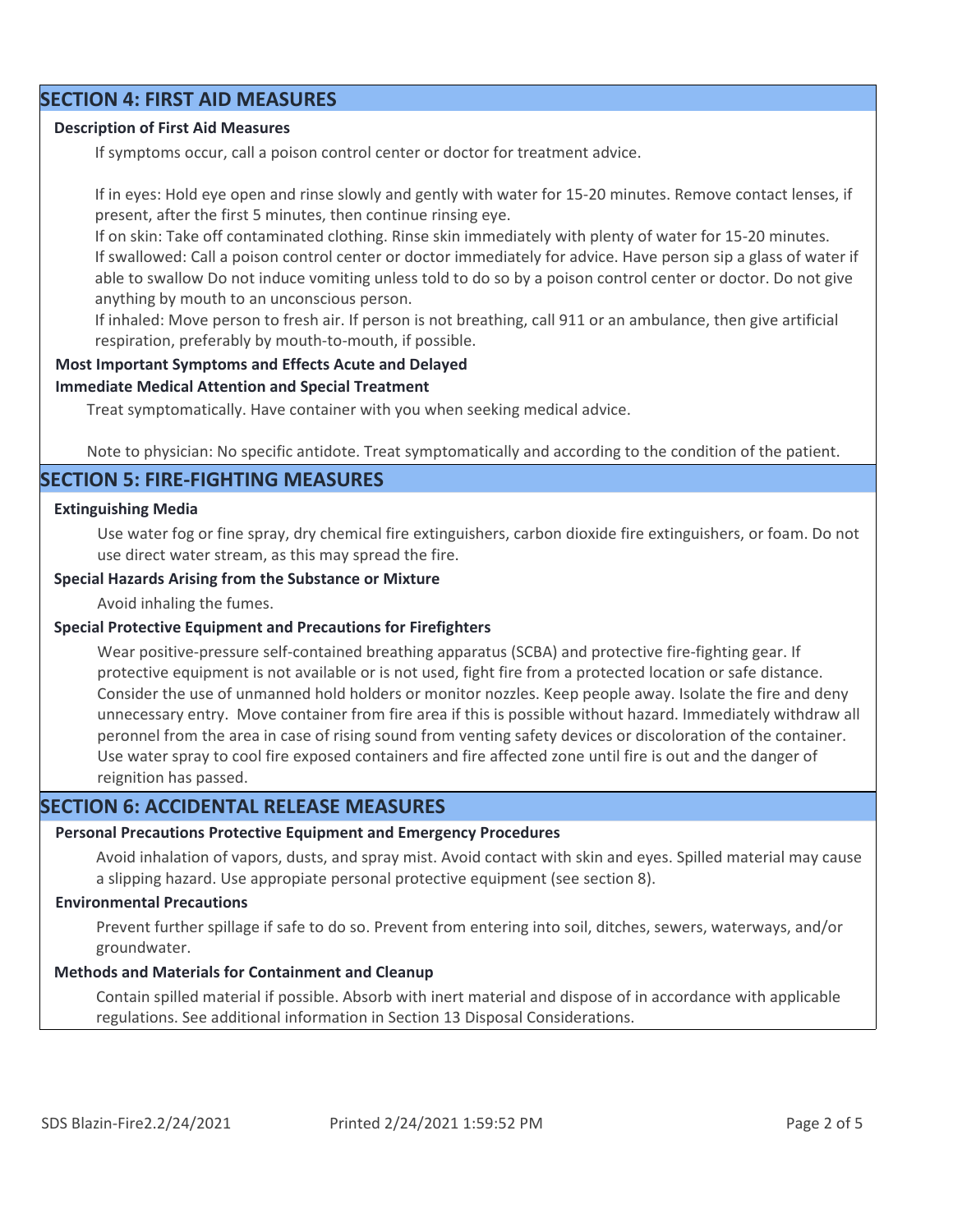# **SECTION 7: HANDLING AND STORAGE**

#### **Advice on Safe Handling**

Wear protective equipment. Avoid contact with eyes, skin, and clothing. Do not eat, drink, or smoke while handling this product. Ensure adequate ventilation. Avoid inhalation of dusts, vapors, or spray mist. Avoid prolonged exposure. Wash hands thoroughly after handling.

#### **Conditions for Safe Storage**

Store in original container. Do not freeze. Store away from direct sunlight or ultraviolet light. Store in a dry place. Do not reuse empty container. Do not allow water to be introduced into container. Do not contaminate water, food, or feed by storage or disposal.

## **SECTION 8: EXPOSURE CONTROLS/PERSONAL PROTECTION**

#### **Control Parameters**

No TLV/PEL listings for this mixture.

Appropriate engineering controls: Provide adequate ventilation. Provide eyewash station and safety shower.

#### **Exposure Controls**

Personal Protective Equipment: Wear splashproof goggles or shielded safety glasses, chemical-resistant gloves, long pants, long-sleeved shirt, shoes plus socks, and a chemical-resistant apron.

# **SECTION 9: PHYSICAL AND CHEMICAL PROPERTIES**

| <b>Physical State</b> | Liquid                 | <b>Evaporation Rate</b>          | Not Established        |
|-----------------------|------------------------|----------------------------------|------------------------|
| Appearance/Color      | Yellow/Lime Green      | Specific Gravity (H2O = 1.0)     | 1.1                    |
| Odor                  | Mild Odor              | Solubility in Water (by Weight)  | Dispersible            |
| <b>Odor Threshold</b> | No test data available | <b>Autoignition Temperature</b>  | No test data available |
| рH                    | $6.5 - 7.5$            | <b>Decomposition Temperature</b> | No test data available |
| <b>Freezing Point</b> | 32 °F                  | <b>Viscosity</b>                 | Not available          |
| <b>Flash Point</b>    | Closed Cup 102 °C      | <b>Liquid Density</b>            | $9.17$ lbs/gal         |
| <b>Vapor Pressure</b> | No test data available |                                  |                        |

# **SECTION 10: STABILITY AND REACTIVITY**

#### **Reactivity**

Stable. No dangerous reaction potential known under normal conditions of use.

#### **Chemical Stability**

Stable under normal temperature and storage conditions.

#### **Possibility of Hazardous Reactions**

Stable under normal conditions.

#### **Conditions to Avoid**

Avoid exposure to strong oxidizers, strong bases, and strong acids. Avoid extreme heat, open flame, sparks, and other sources of ignition.

#### **Incompatible Materials**

Strong acids, strong bases, and strong oxidizers.

#### **Hazardous Decomposition Products**

Decomposition products depend upon temperature, air supply, and the presence of other materials. Decomposition products may include, but are not limited to: aldehydes, alcohols, esters, and organic acids.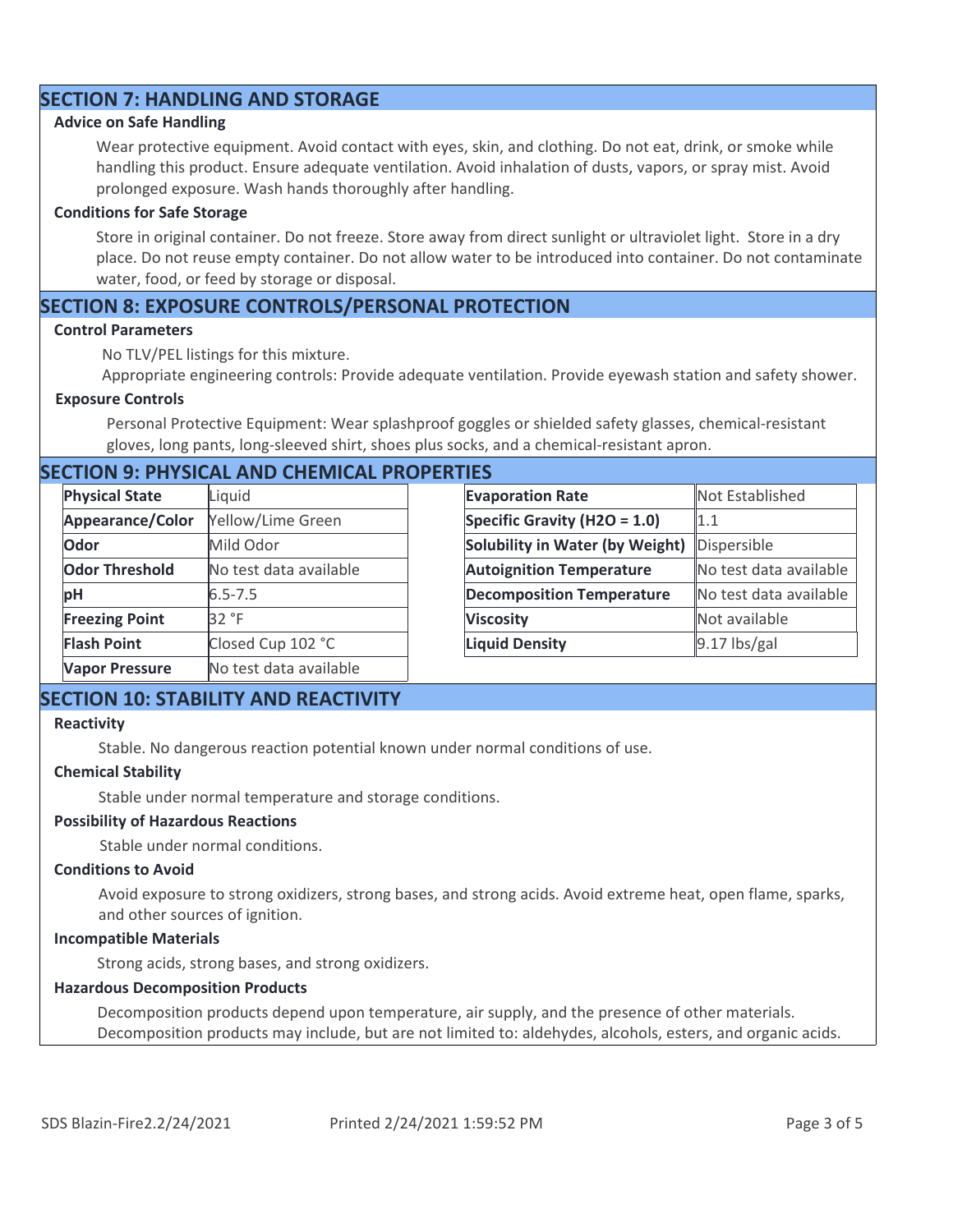# **SECTION 11: TOXICOLOGICAL INFORMATION**

#### **Information on Toxicological Effects**

Routes of Exposure: Eye contact: May cause irritation. Skin contact: Can be absorbed, may cause irritation. Inhalation: Unknown. Ingestion: Unknown.

Exposure symptons: Eye irritation: stinging, tearing, redness, swelling, and blurred vision. Skin irritation: Burning and skin damage. Allergic skin reaction: Redness and rash.

Acute and Chronic effects: Contact may irritate or burn eyes. Components may be absorbed into the body through the skin. Prolonged inhalation may be harmful. Prolonged exposures may cause chronic effects.

Acute Toxicity:

Oral: N/A

Dermal: N/A

Eye damage/eye irritation: May cause slight temporary eye irritation. Mist may cause eye irritation. Skin corrosion/irritation: N/A

Carcinogenicity: N/A

## **SECTION 12: ECOLOGICAL INFORMATION**

#### **Ecotoxicity**

This product is not classified as environmentally hazardous.

Aquatic Acute Toxicity: EC50 Algae: N/A LC50 Crustacea: N/A LC50 Fish: N/A

## **Persistence and Degradability**

Material is readily biodegradable.

#### **Bioaccumulative Potential**

No data available.

#### **Mobility in Soil**

No data available.

## **Other Adverse Effects**

No other known adverse effects.

# **SECTION 13: DISPOSAL CONSIDERATIONS**

## **Waste Treatment Methods**

Do not reuse empty container. Triple rinse, then offer for recycling or disposal in a sanitary landfill, or by other means in accordance with local, state, and federal regulations.

Dispose of waste materials at an approved waste disposal facility. Do not dump material in sewer or any body of water, or on the ground.

# **SECTION 14: TRANSPORT INFORMATION**

## **Transportation**

DOT Non-Bulk: Not Regulated DOT Bulk: Not Regulated